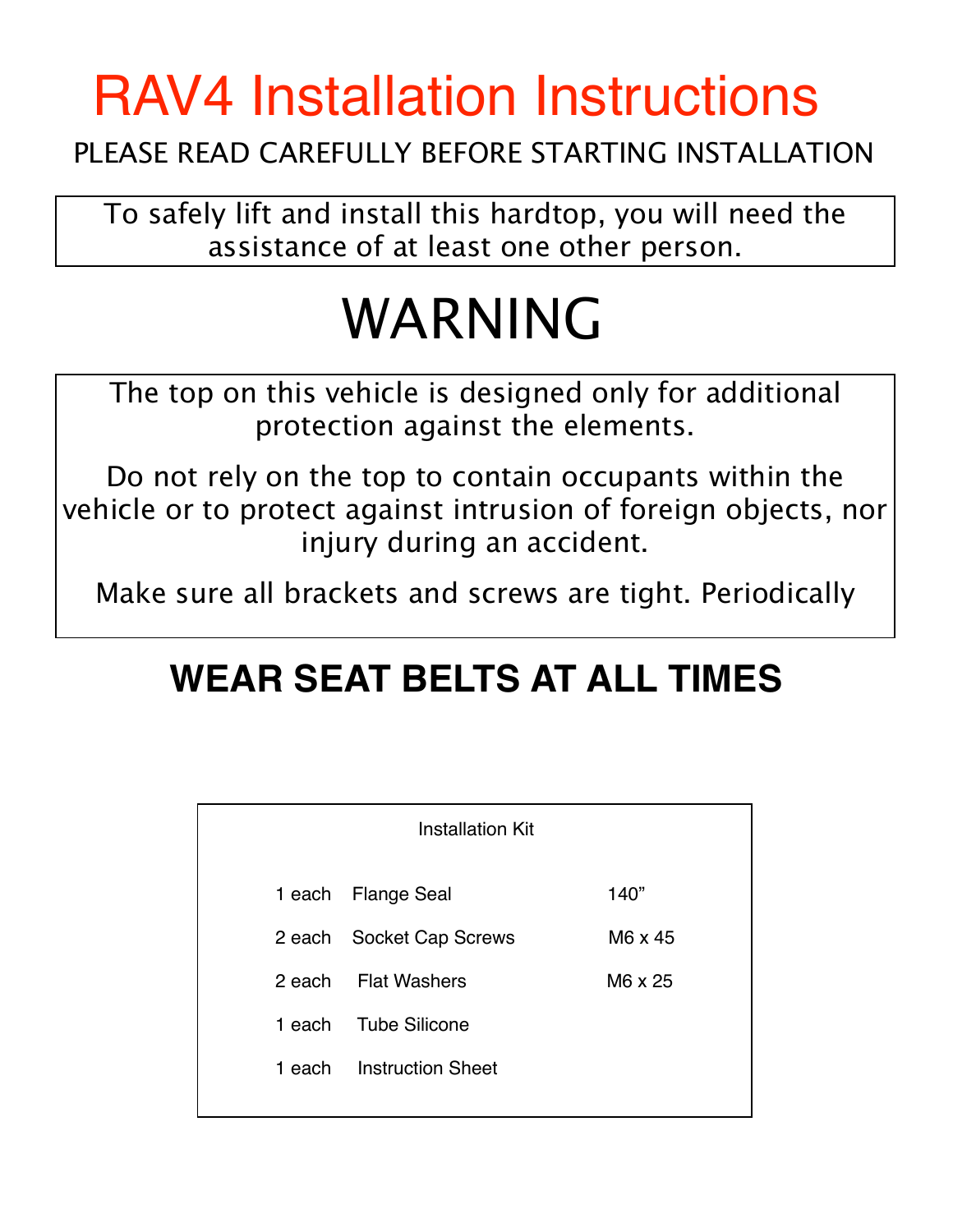

1. Using a Torx wrench remove the two bolts holding the bow assembly on both sided. Remove the soft top assembly.



2. Removed screws from both sided of the side trim piece and remove piece.



3. Removed 5 screws from both sided of the side trim piece and remove piece.



4. Using a phillips screwdriver remove the all the screws from the plastic top brace.



5. It will look like this when removed.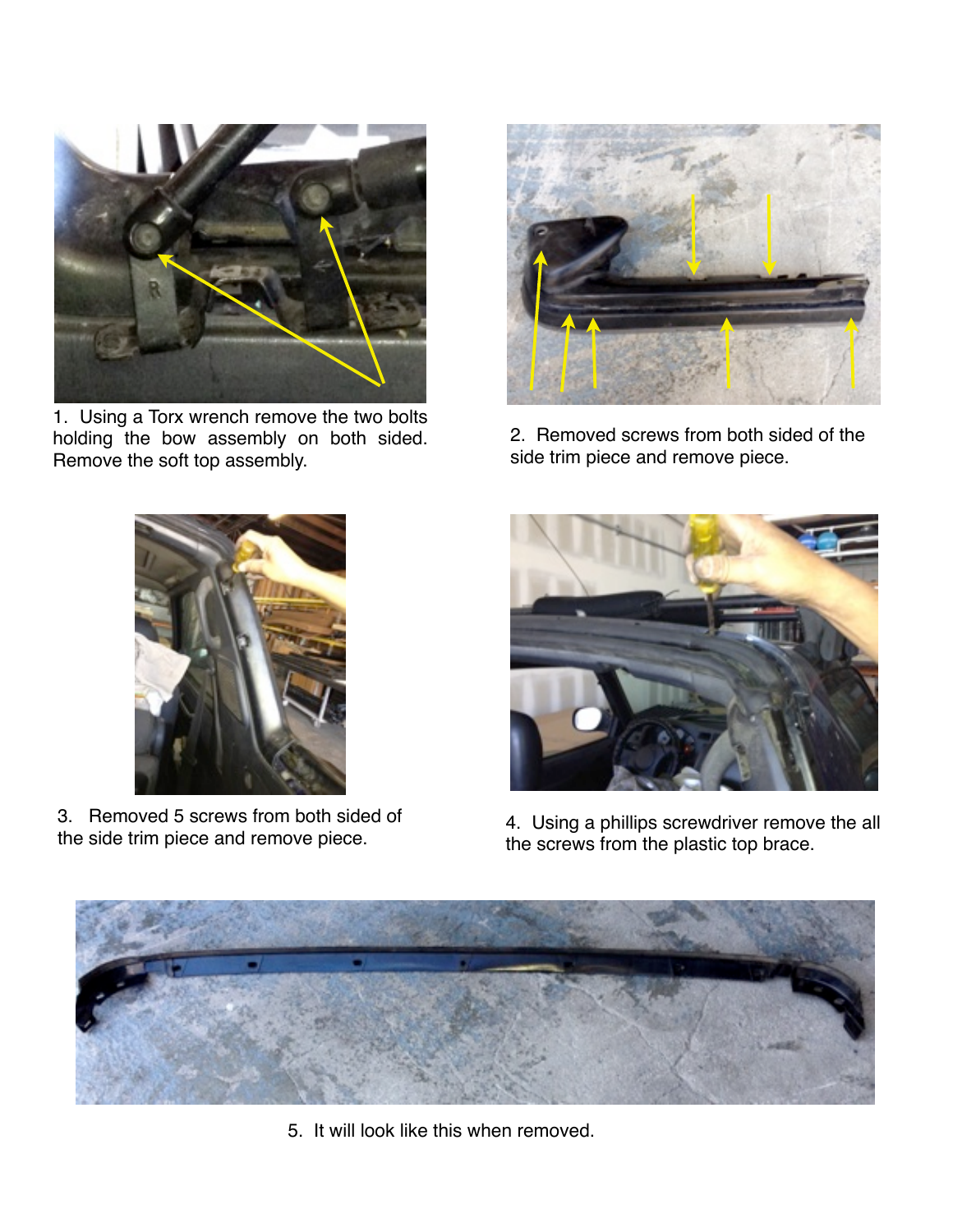



8. It will look like this when removed.



10. Cut back door seal on the yellow line. Both sides.



6. Remove rubber perimeter seal. 7. Remove bolts and screws from metal supports and remove.



9. Remove back door brace.



11. It should look like this when cut.